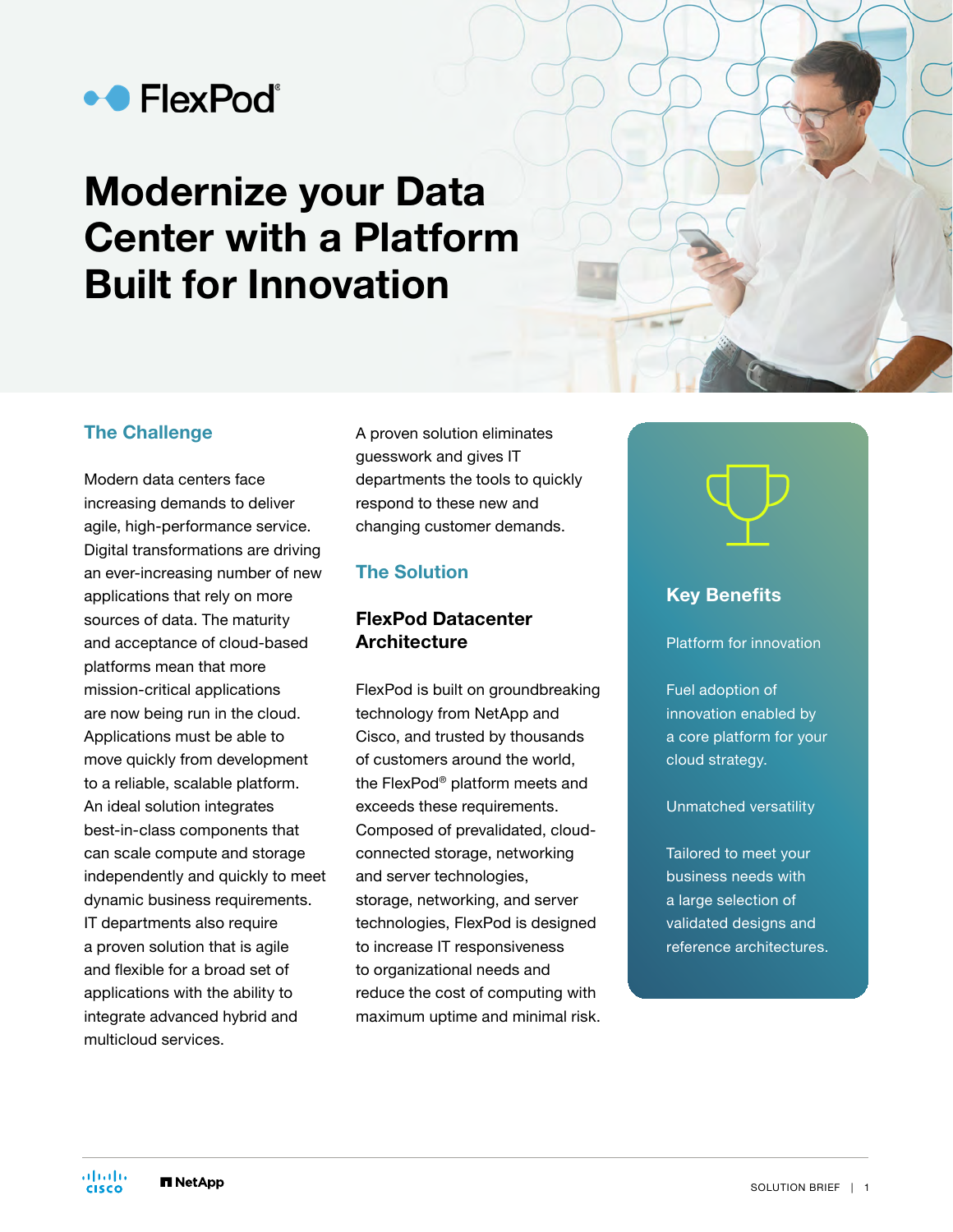The prevalidated FlexPod converged infrastructure platform offers unmatched versatility to fuel your adoption of the latest technological innovations. FlexPod confidently powers AI and modern enterprise applications with a multicloud-enabled infrastructure based on next-generation compute, storage, and fabric. The solution is tailored to meet the specific needs of your business with validated designs that encompass more than 175 reference architectures. In addition, FlexPod offers the unique ability to integrate advanced cloud services with the only hybrid, multicloud infrastructure stack.

FlexPod offers:

# Platform for innovation

- Transform your data center with next-generation technology enabled by cloud- and multicloud-based data services
- Unlock the value of your data to uncover critical insights
- Fast-track support for data and application pipelines
- Automate and simplify infrastructure and policy management

#### ''When we can keep many vital services working, we realize how great the payoff really is for our private cloud and clustered Data ONTAP deployment."

 Dan Steege Assistant Director, Enterprise Infrastructure Services Division, City of Houston

# Unmatched versatility

- Decrease time to market with reference architectures for many deployment scenarios and enterprise applications
- Grow seamlessly to meet increasing application demands
- Migrate data easily with unique flexibility from edge to core to cloud and back

#### Trusted worldwide

- Gain efficiencies with predictable and assured performance of a proven platform
- Minimize the risk of adopting new technologies and innovations
- Partner with an industry-leading ecosystem of skilled application and integration vendors

• Simplify your support experience with full stack support options from a single vendor

### Choose your FlexPod configuration

FlexPod has a range of configuration options that are designed to meet your specific capacity and performance requirements:

- FlexPod Datacenter for large enterprises and cloud service providers that have mature IT processes and rapid growth expectations and want to deploy a highly scalable shared infrastructure for multiple critical applications
- FlexPod Express for midsized organizations and branch departments, as a costeffective starting point for infrastructure consolidation and virtualization solutions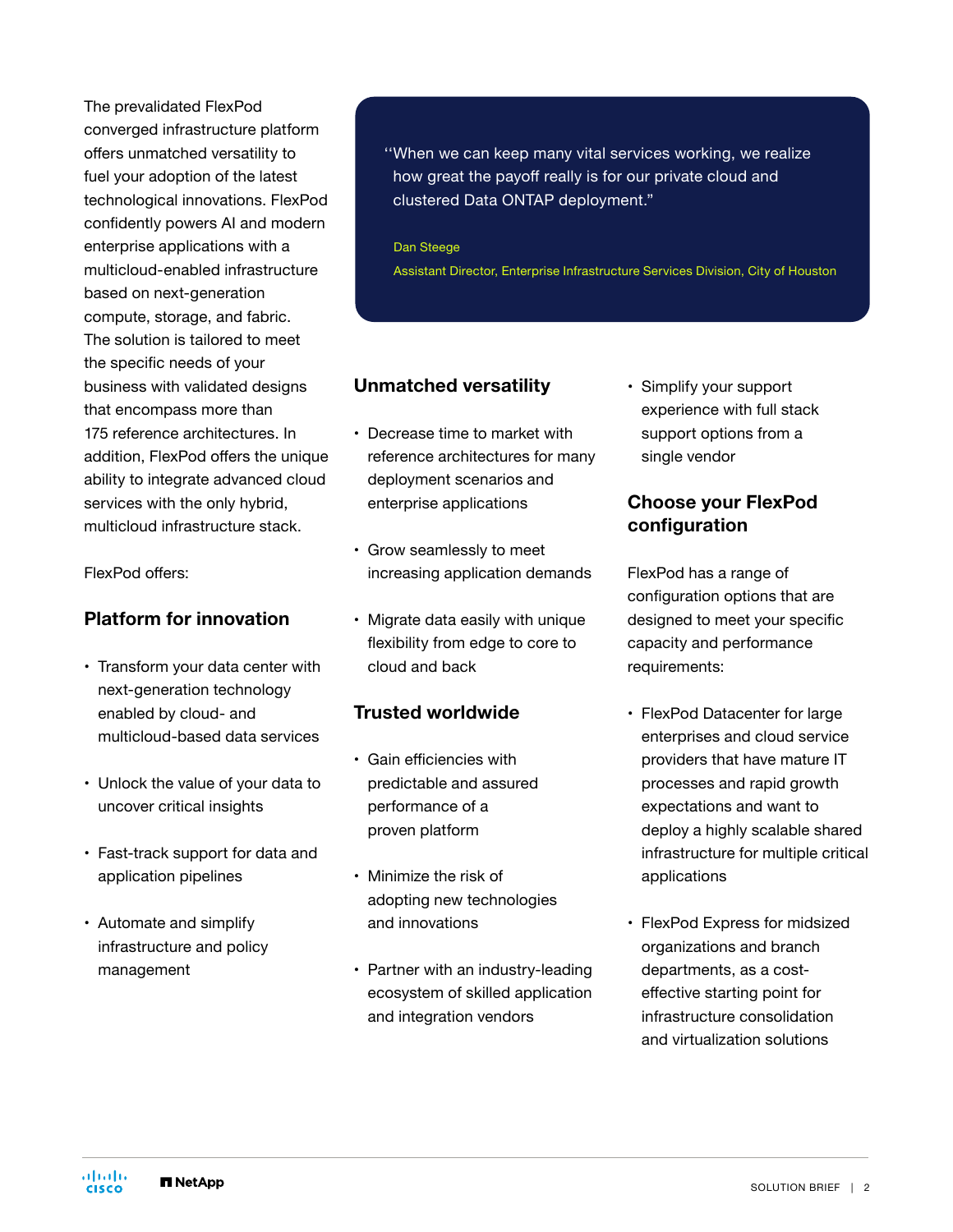• FlexPod Datacenter for workloads that require highperformance computing or very large data capacity environments such as databases, artificial intelligence (AI), machine learning (ML), big data analytics, and dedicated application optimization

All FlexPod solutions can be scaled up or out and duplicated in a modular fashion to accommodate your future growth. They can also scale to a larger FlexPod configuration with a clearly defined upgrade path that leverages all existing components and management processes.

#### Solution differentiators

- Enable IT teams to simplify and automate IT operations with Cisco's Intersight softwareas-a-service intelligent management platform
- Flexible design with a broad range of more than 175 reference architectures and validated designs for popular and cutting-edge workloads like AI and ML
- Elimination of costly, disruptive downtime through NetApp® ONTAP® storage and NetApp and MetroCluster™ software

''FlexPod has transformed our performance and efficiency, so we can focus on applications and end-user services."

Liam Cole IT Commercial Operations Team Leader, TasNetworks

- Security everywhere: flexible encryption and key management help guard your sensitive data on the premises, in the cloud, and in transit
- Pervasive simplicity and agility with the softwaredriven architecture and high performance of Cisco UCS® compute
- Cisco ACI™ for centralized, policy-driven automation that accelerates application deployments
- Multiprotocol AFF and FAS arrays that unify application silos, allowing NAS or SAN, file, or block storage on one converged platform
- Support for private, public, or hybrid cloud strategies with a consistent set of data management tools for edge, private, and public clouds
- Automation for rapid installation and delivery of new services
- Plugins, APIs and PowerShell commandlets for both storage and compute that enable 3rd party management tools
- Tier, DR and backup inactive data to public cloud storage without archive software or application changes
- Simplified support experience with choice of cooperative or full stack support from a single vendor: Cisco, NetApp, or a partner

### Proven across a broad range of environments

FlexPod has been pretested and jointly validated with popular hypervisors, operating systems, applications, and infrastructure software, including:

- VMware vSphere
- VMware Horizon View (VDI)
- Citrix XenDesktop (VDI)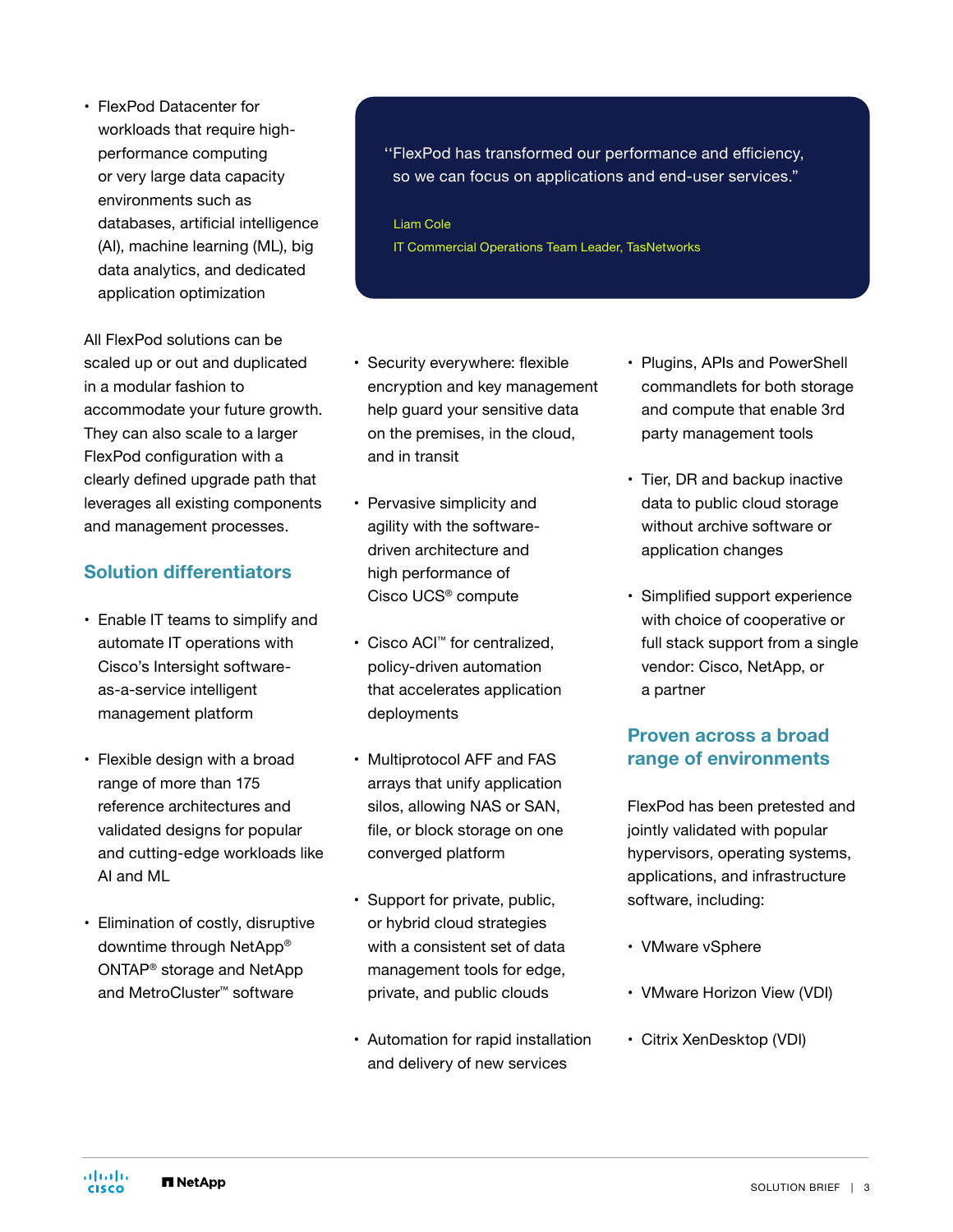- FabricPool Public Cloud Storage Tiering
- Red Hat Enterprise Linux
- Red Hat OpenStack Platform
- Cloud-based Kubernetes Services with Cisco CCP
- Oracle (RAC, JD Edwards, Oracle Linux, Oracle VM Server)
- SAP, non-HANA, HANA, vHANA (ACI Optional on all solutions)
- Microsoft Exchange, SQL Server, and SharePoint
- Microsoft Windows Server Hyper-V
- Hortonworks Data Platform
- Cloudera's Distribution, including Apache Hadoop
- Docker Containers
- Security Hardening and Best Practices
- AI/ML
- Epic
- MEDITECH
- PACS/VNA/Enterprise Imaging
- Genomics



Figure 1) FlexPod Cooperative Support model: an ecosystem of a multivendor engagement.

# Cisco Unified Computing System™

Cisco UCS offers a softwaredriven architecture that delivers pervasive simplicity and operational agility. It combines compute and network resources, storage access, and virtualization into a scalable, modular system that is easily managed as a single entity with Cisco UCS Manager, UCS Director or Cisco Intersight SaaS software.

Cisco UCS servers simplify your data center architecture by reducing the number of devices to purchase, deploy, and maintain and improving speed and agility for application deployments. The Cisco UCS system is versatile. It simultaneously supports unique performance and scale requirements of various applications by using a common management and resource model. Service profile templates enable automatic, policy-based hardware configuration and deployment for large, stateless computing environments.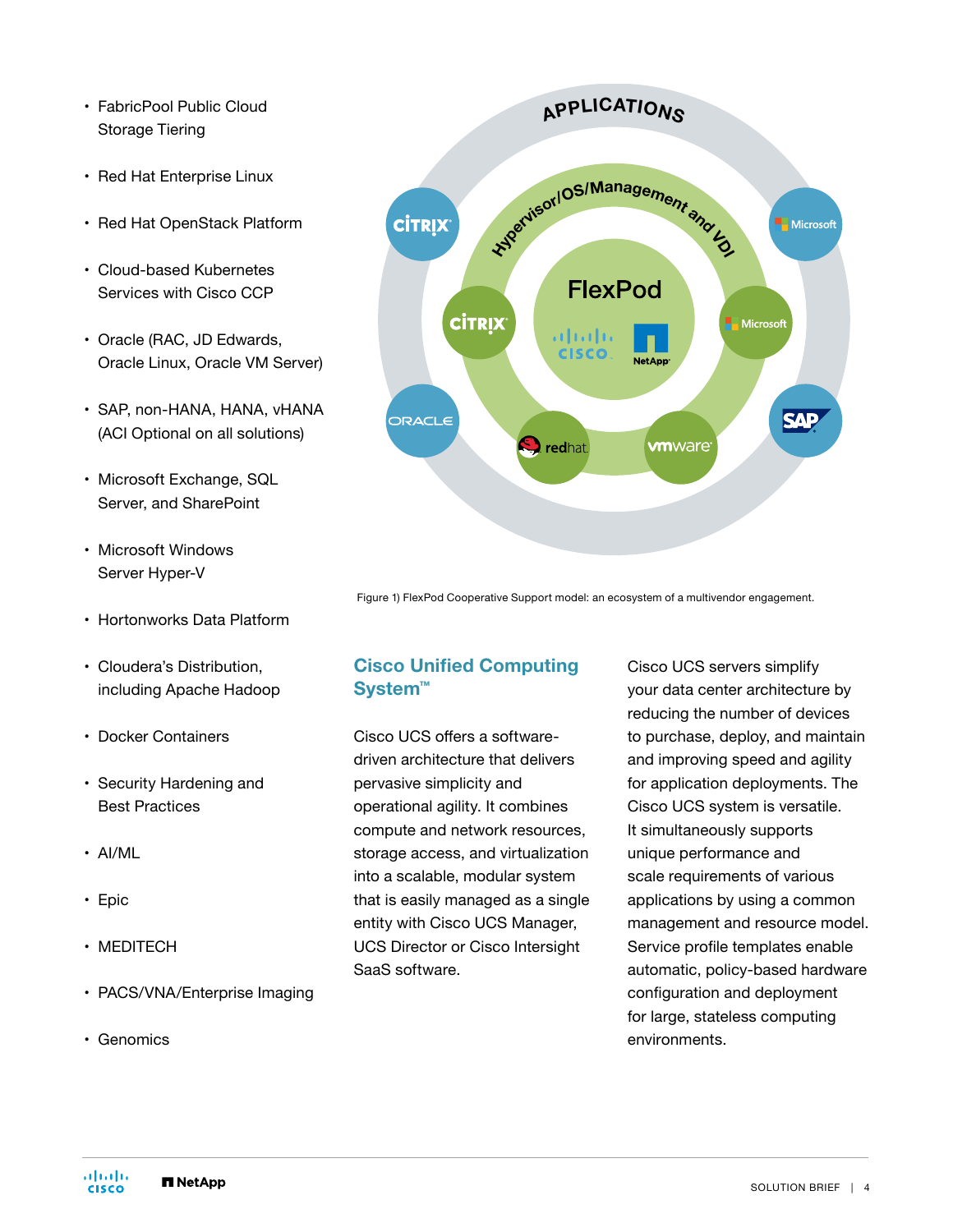The fifth-generation Cisco UCS server platforms support the new Intel Xeon scalable processors, delivering faster CPUs and memory with increased core counts. Producing six new industry standard world records, the Cisco UCS M5 server portfolio continues to innovate with broad support for NVMe and industryleading GPU density, particularly in blade servers, where Cisco offers the only half-width blade server in the industry with dual GPU support. These innovations allow customers to address general compute infrastructure as well as VDI, enterprise applications, real-time analytics, deep learning, and machine learning with a common systembased approach.

### Cisco data center switches

Cisco Nexus® data center switches are built for scale, industry-leading automation, programmability, and real-time visibility. The Cisco Nexus 9000 series offers high performance, low density, low latency, and power efficiency that are taken to new levels with cloud-scale ASIC technology. Cisco Nexus 9000 switches also lay the foundation for software-defined innovations such as Cisco Application Centric Infrastructure (Cisco ACI), allowing intelligent software to

automate hardware resources across next-generation data centers. Cisco Nexus switches also offer options for unified fabric technology to identify and consolidate all network traffic onto a single simplified, cost-effective architecture based on Fibre Channel over Ethernet (FCoE). Dedicated Fibre Channel support is available through Cisco® MDS switches, which offer high-performance SAN extensions and reliable integration into existing SAN environments.

### NetApp storage

NetApp AFF and FAS systems reduce the cost and complexity of virtualized infrastructures by meeting all of your storage requirements with a single, highly scalable solution.

The NetApp unified storage platform supports all protocols, so you no longer need to purchase separate systems to accommodate different storage needs. These systems also offer a guaranteed workloadspecific effective capacity with the NetApp all-flash [guarantee](https://www.netapp.com/us/forms/sales-inquiry/flash-advantage.aspx). NetApp AFF and FAS systems enhance operational efficiency with automated storage management, data protection, and security. The FlexPod ONTAP operating system brings a new level of nondisruptive operations,

scalability, and efficiency to enterprise storage. Performance is optimized with innovative flash technologies and end-to-end NVMe , 100GbE, FCoE, and Fibre Channel support. NetApp AFF systems can deliver up to 11.4M IOPS per cluster with an effective capacity of up to 700PB.With storage based on NetApp ONTAP, you can deploy the exact proportion of flash to spinning media for your particular environment and use a single storage operating system for flash, disk, and hybrid cloud storage needs.

# Choose your FlexPod support experience

The choice is yours. FlexPod Cooperative Support is a multivendor engagement model that comes with every FlexPod solution. You can also add Cisco or NetApp solution support for a single point of contact for all your FlexPod support needs.

# Cooperative Support speeds problem resolution

FlexPod Cooperative Support is a partnership between NetApp; Cisco; and our technology partners Microsoft, VMware, Citrix, and Red Hat. Your IT staff chooses which vendor to call based on your initial assessment of the problem's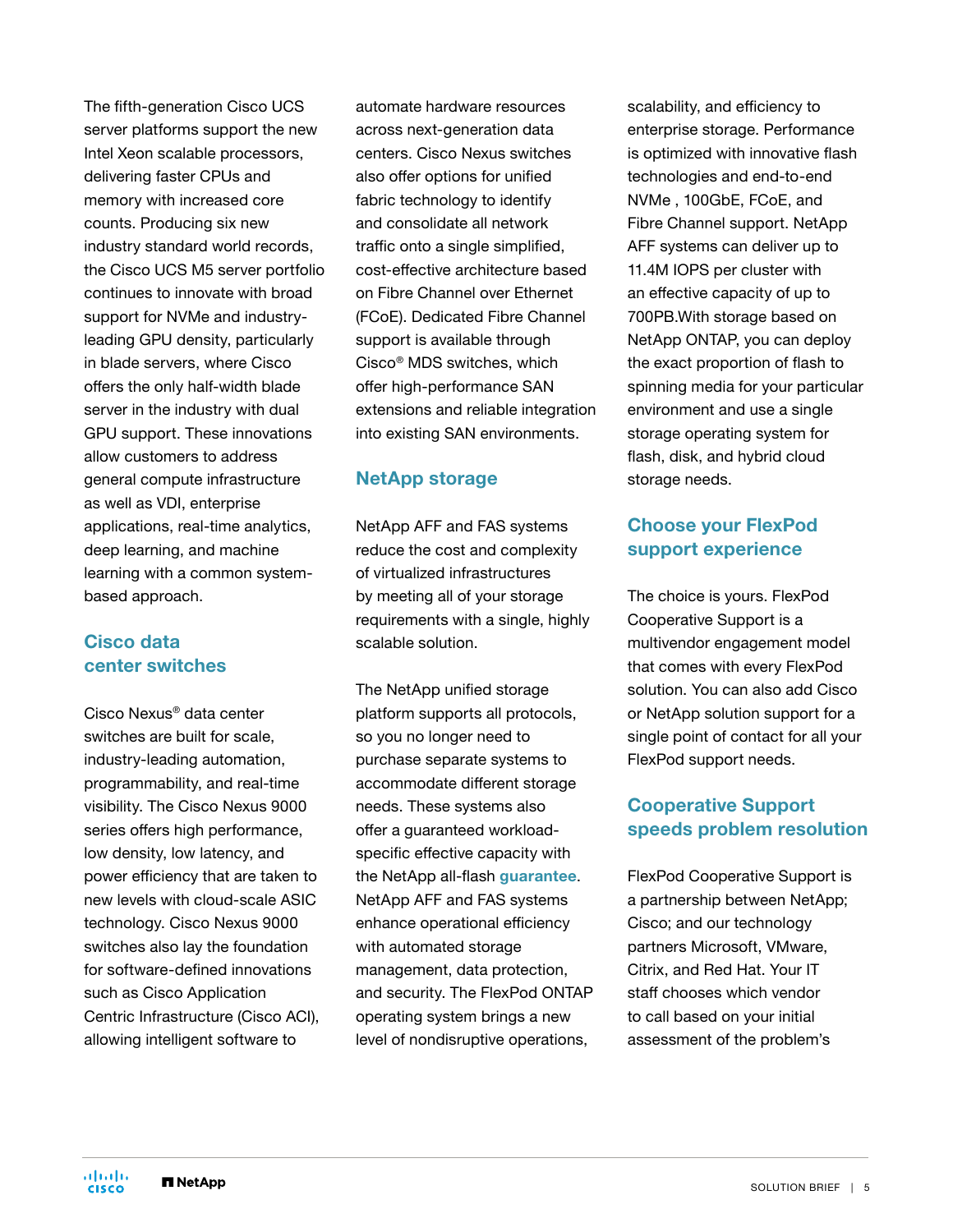origin. Knowledgeable FlexPod engineers work to resolve your issue quickly using shared communications, expertise gained through ongoing joint training, and a formal escalation process. The result is the rapid resolution of your technical issues.

# Solution Support simplifies problem resolution

In today's complex IT environments, enterprises are building solutions with a mix of vendors and products in order to reach their IT and business goals, especially with the increased use of converged infrastructures and cloud models. These solutions require a support model that focuses not on individual products or components, but on solutions as a whole, providing a central contact point, making it easy to open a case and get any issue with any product in a solution deployment resolved. FlexPod delivers choice with Solution Support offerings from Cisco, NetApp or the partner.

Cisco Solution Support for FlexPod offers premium support for FlexPod customers. By moving to Cisco Solution Support, you get the advantage of a Cisco primary point of contact (1-800 number) that provides FlexPod and broader data center expertise, coordinates the issue with any FlexPod cooperative support partner needed, and actively manages the concern to resolution. Cisco Solution Support for FlexPod is available for all FlexPod customers and is required for deployments that include Cisco ACI. Cisco Solution Support is highly recommended for new customers and is available as an upgrade for existing customers.

In addition to the FlexPod Cooperative Support model offered in partnership with Cisco, NetApp also offers Solution Support for FlexPod as an add-on service with single-point-ofcontact FlexPod solutions. The NetApp Solution Support team has expertise on the various products in each solution stack. The NetApp Solution Support team has support-to-

support access to the product or component vendor's support organizations and works with the vendors on your behalf. Cases are handled end to end, with no hand-off or finger pointing. NetApp Solution Support for FlexPod is a separate, optional offering on top of SupportEdge Premium.

#### Innovative management solutions

NetApp and Cisco validate and support a broad set of management solutions for new and changing cloud environments. Cisco Intersight™ is a SaaS, cloud-based, FlexPodand-UCS management platform that empowers you to deploy, maintain, and get support for your FlexPod infrastructure from anywhere users are Internetconnected. Intersight for FlexPod is infrastructure lifecycle management and support done simply and intelligently. Cisco CloudCenter™ offers automated management for hybrid cloud solutions. Containers and virtual machine manage-ment options include tools from Docker, Red Hat, VMware, and Microsoft.